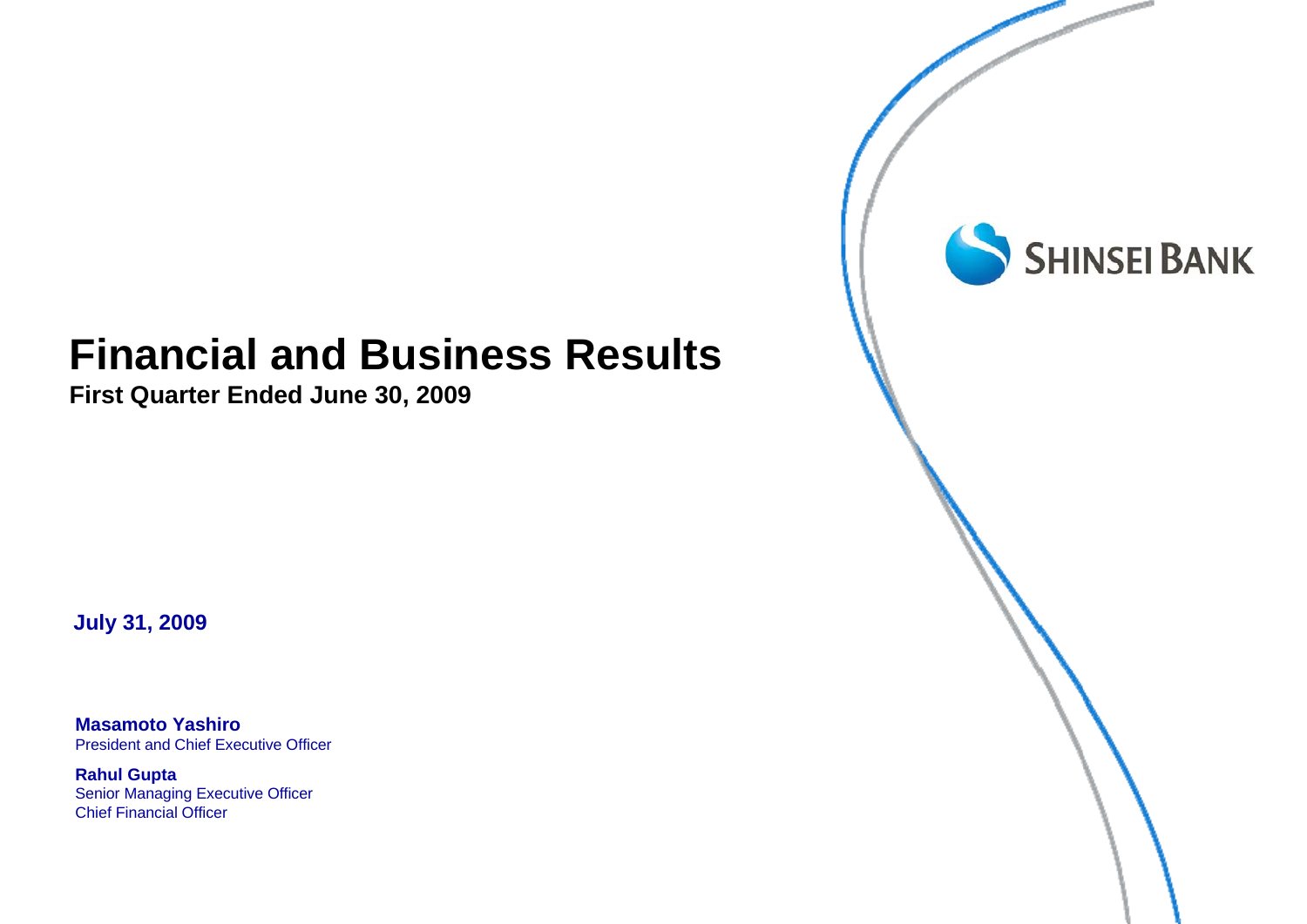# **Agenda: Back to Basics**

- ►**Consolidated Results Overview: 2**
- ►**Merger Between Shinsei Bank and Aozora Bank: 5**
- ►**Overview of Business Groups: 8**
- ►**Liquidity, Capital and Asset Quality: 15**
- ►**FY2009 Forecast: 18**
- ►**Key Takeaways: 20**

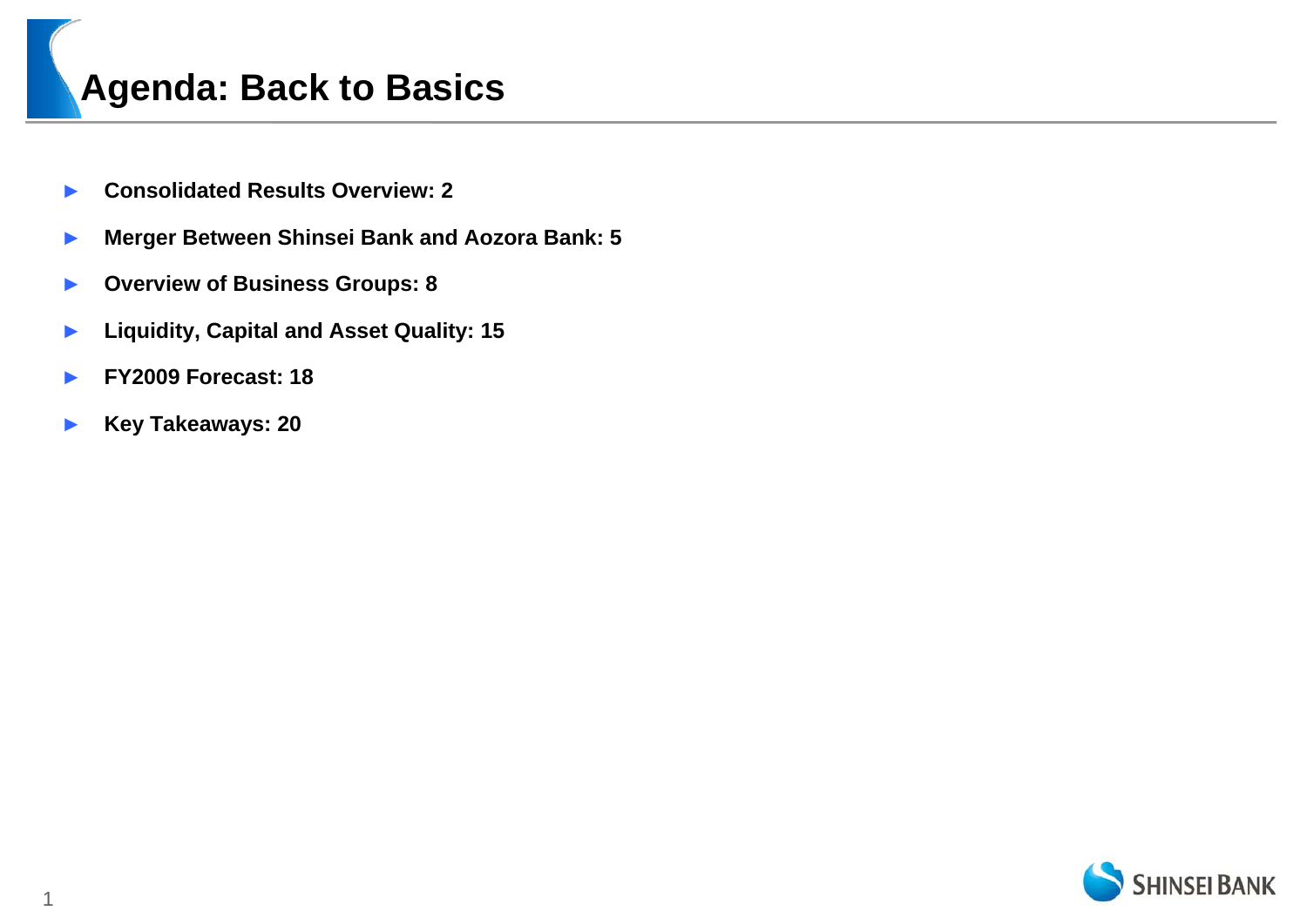# **Consolidated Results Overview:**

**First Quarter Ended June 30, 2009**

Revenues up 43.4% to 87.5 billion compared to the same period of the previous fiscal year; 20% reduction in "normalized expenses" resulting in a 50.9% expense-to-revenue ratio

Net Interest Margin improved to 2.58% in this quarter from 2.41% in the previous fiscal year

Individual Group revenues increased 63.5% as compared to the same period of the previous fiscal year largely driven by the consolidation of financial results from Shinsei Financial

Institutional Group made significant progress in cleaning up legacy portfolios while achieving a 31.2% reduction in expenses

Strong contribution from Corporate/Other through subordinated debt buybacks

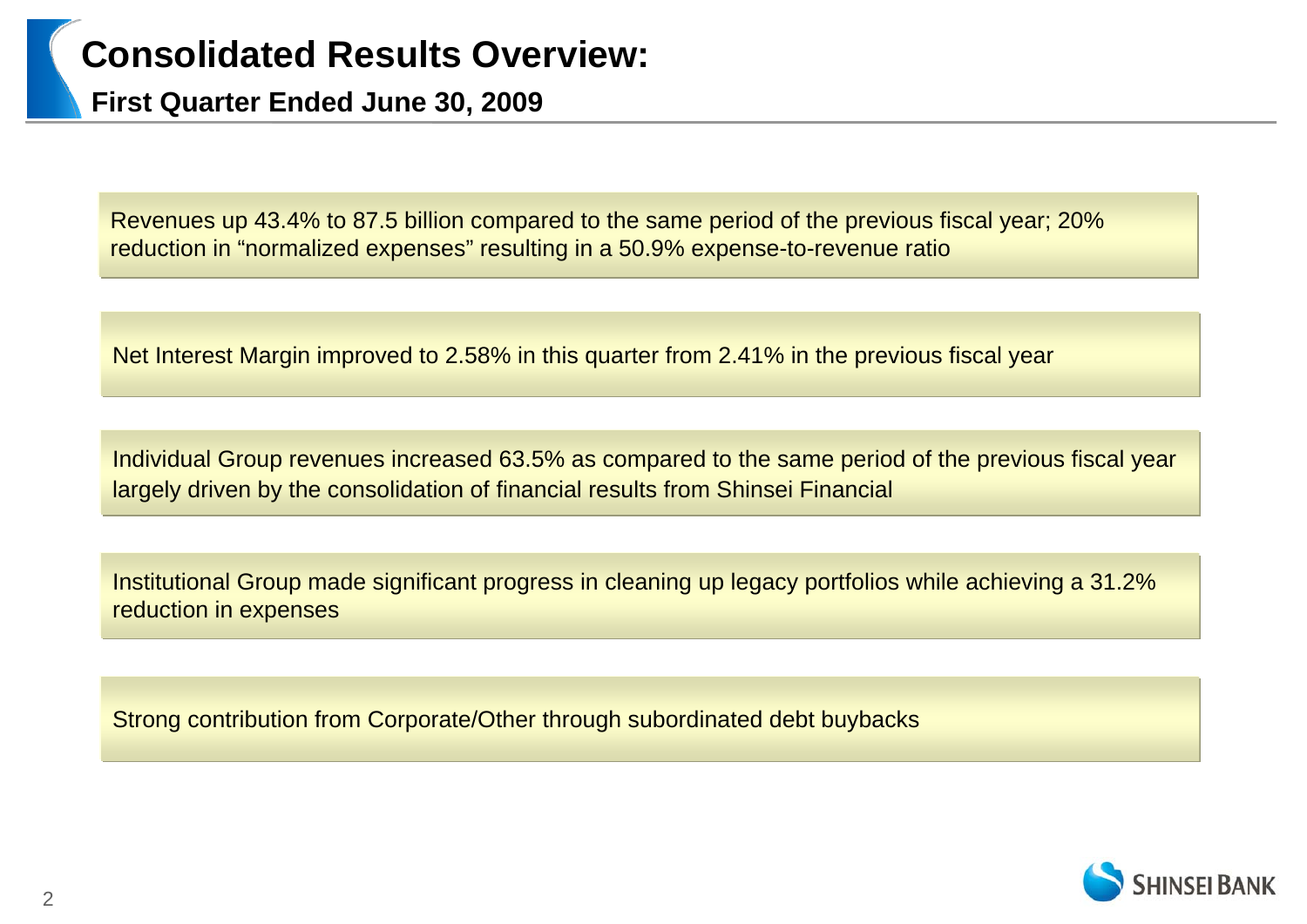# **Consolidated Results Overview:**

### **First Quarter Ended June 30, 2009**

- Liquidity was JPY1.9 trillion
- Deposits at JPY7 trillion
- Proactively maintaining strong liquidity position

| <b>Capital</b>                       |       |
|--------------------------------------|-------|
| <b>Total Capital Adequacy Ratio:</b> | 9.29% |
| <b>Tier I Capital Ratio:</b>         | 6.84% |
| Core Tier I Capital Ratio:           | 4.58% |
| Tangible Common Equity Ratio:        | 3.22% |

#### **Earnings/Asset Quality**

| Consolidated Net Income - Cash Basis: JPY 9.7 billion | - Reported: JPY 5.1 billion |                  |       |
|-------------------------------------------------------|-----------------------------|------------------|-------|
| Non-Consolidated Net Income:                          |                             | JPY 10.4 billion |       |
| Non-Performing Loan Ratio:                            |                             |                  | 3.65% |
|                                                       |                             |                  |       |

#### **Liquidity Business Segment Results\***

### **Institutional Group**

| <b>Institutional Group:</b> | JPY 0.1 billion  |
|-----------------------------|------------------|
| Showa Leasing:              | JPY 0.4 billion  |
| Institutional Banking:      | JPY -0.3 billion |

#### **Individual Group**

| <b>Individual Group:</b>   | <b>JPY 8.6 billion</b> |
|----------------------------|------------------------|
| <b>Other Subsidiaries:</b> | JPY 0.0 billion        |
| Shinki:                    | JPY 0.1 billion        |
| APLUS:                     | JPY 0.0 billion        |
| Shinsei Financial:         | JPY 6.4 billion        |
| Retail Banking:            | JPY 1.7 billion        |
|                            |                        |

#### **Corporate/Other**

**Corporate/Other: JPY 8.2 billion**

\*Ordinary business profit (loss) after net credit costs

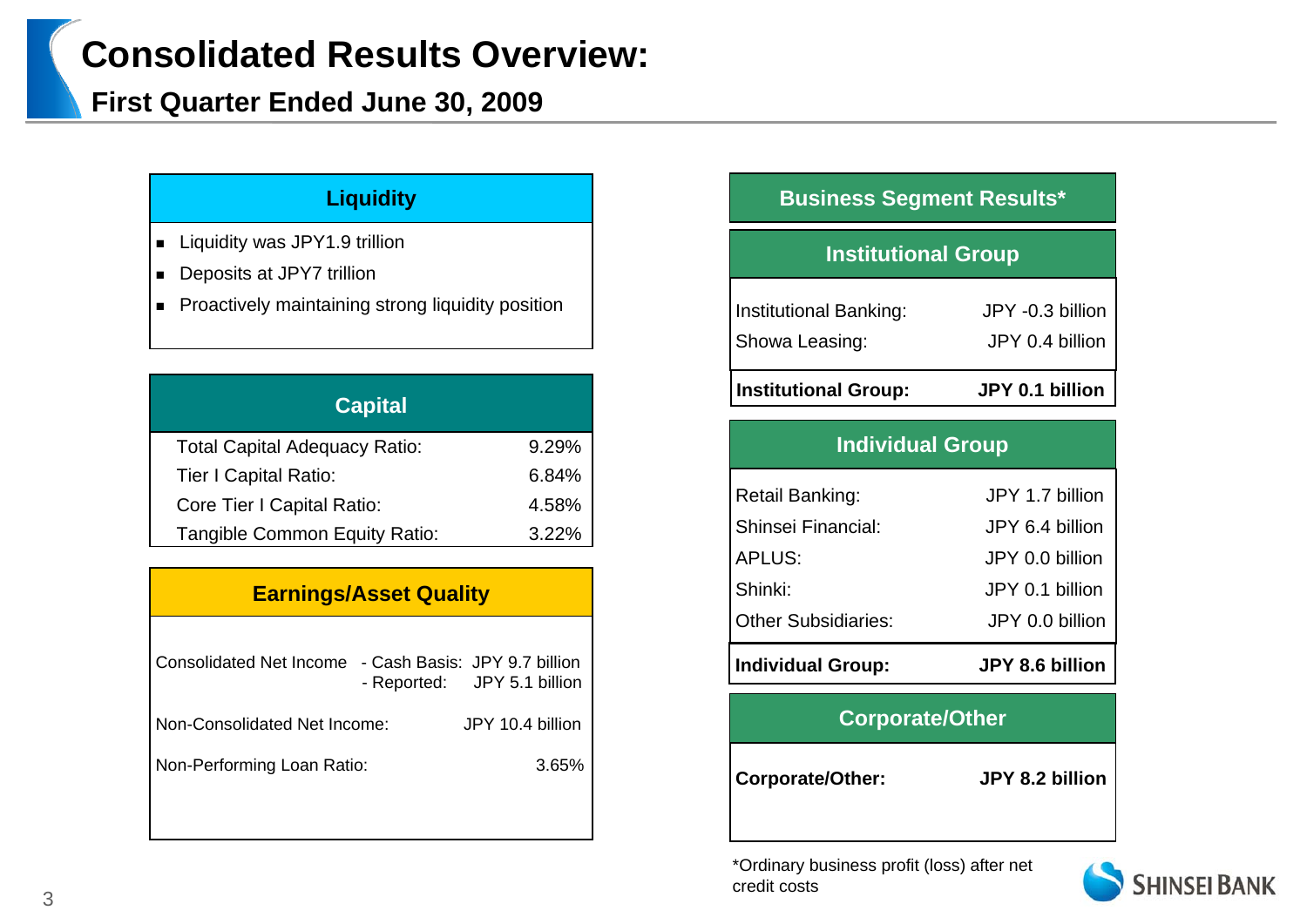**First Quarter Ended June 30, 2009**

# **Achieved positive net income under back to basics approach Achieved positive net income under back to basics approach**

## **Revenues Up, Normalized Expenses Down 20%, NIM at 2.58%...**

Consolidation of Shinsei Financial, gains from sale of CLOs and contribution from subordinated debt buyback led to higher revenues while normalized expenses were down for all businesses resulting in strong net interest margin

## **…but Net Credit Costs Up as we Clean Up and…**

Recognition of net credit costs due mainly to consolidation of Shinsei Financial, as well as increase in reserves related to overseas loans and real estate nonrecourse finance loans

# **…Other Gains not Recognized**

Other losses mainly included additional grey zone expenses at Shinki and Shinsei Financial recorded this first quarter while the first quarter of the previous fiscal year included a one-time gain on the sale of the Bank's Meguro Production Center



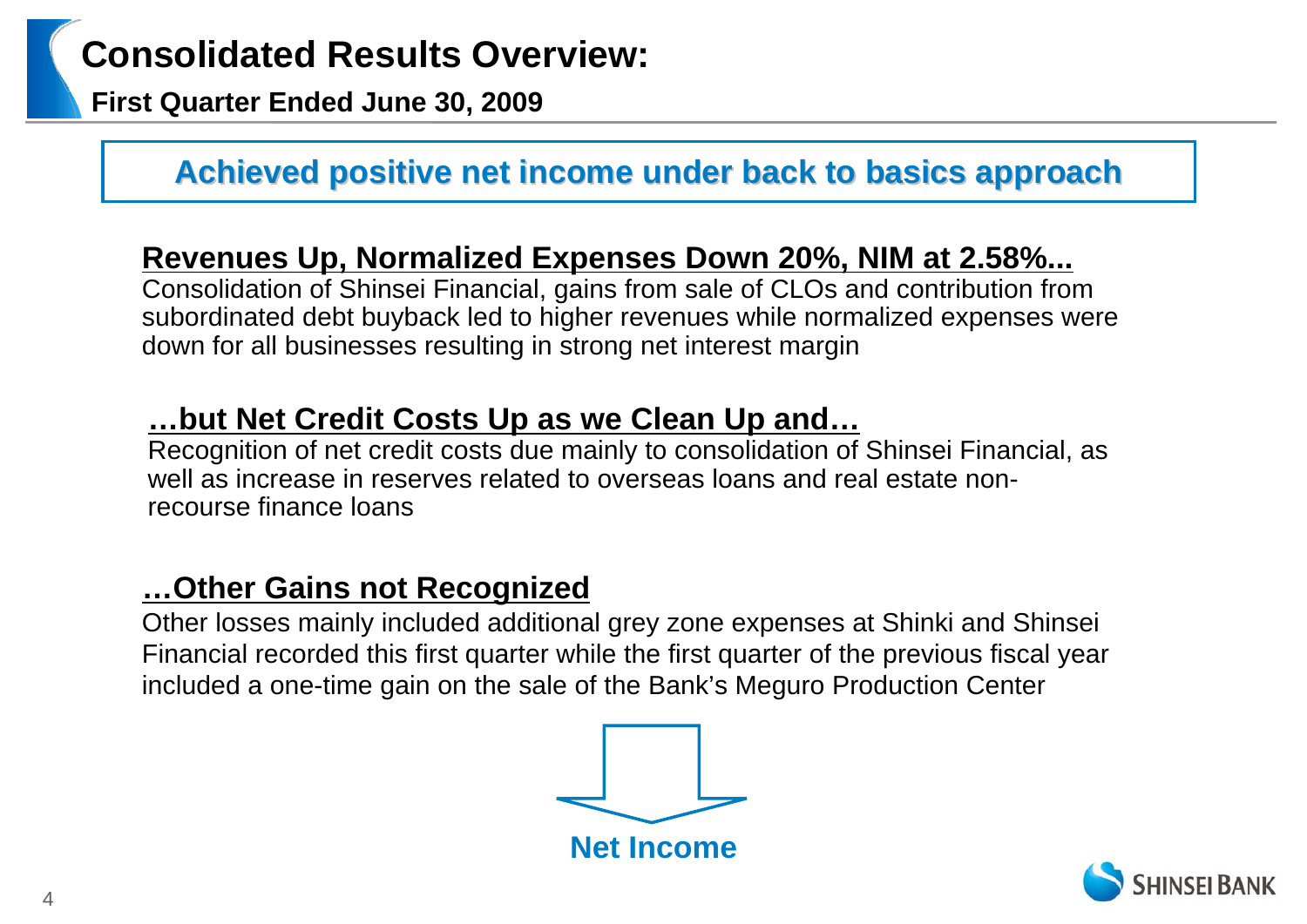# **Merger Between Shinsei Bank and Aozora Bank:**

**Synergy**

# **Combined Bank to focus on customers Combined Bank to focus on customers' needs**

## **Organizational Stability**

Ranked sixth domestically in terms of total assets at March 31, 2009, the Combined Bank will secure organizational stability through its robust capital base and enhanced funding capabilities

## **Financial and IT Expertise**

Superior financial knowledge and expertise, coupled with innovative systems and technology

## **Neutrality**

Neither mega- nor regional, the Combined Bank will be independent and not belong to any particular financial group

## **Mid- to Long-term Perspective**

With experience and knowledge based on a shared history as long-term credit banks, the Combined Bank will take a mid- to long-term perspective, and be equipped with strong credit assessment capabilities

## **Brand Awareness**

Widely recognized brand, demonstrated by highly ranked customer satisfaction levels



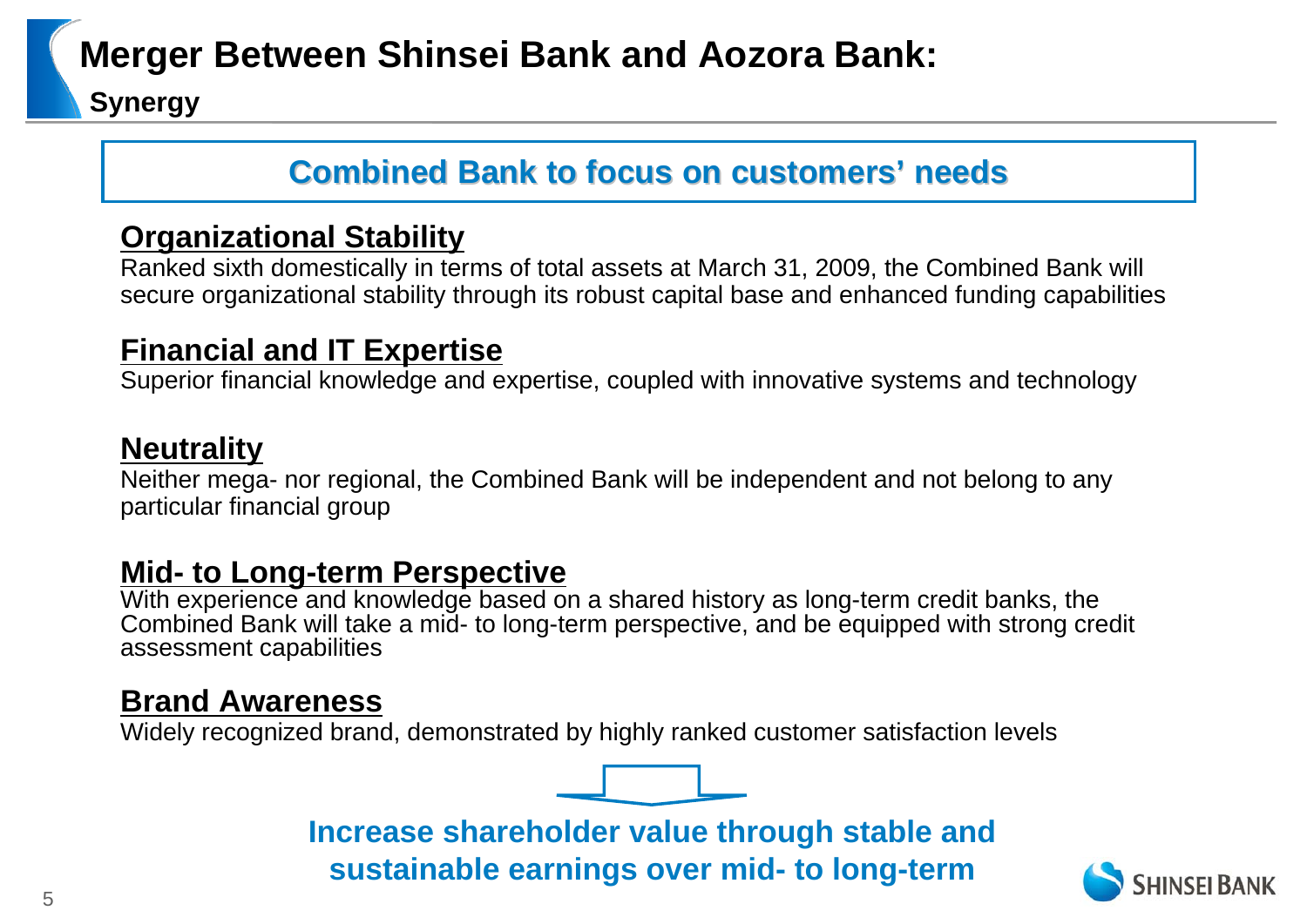# **Merger Between Shinsei Bank and Aozora Bank:**

**Schedule**

# **Moving towards merger in October 2010 Moving towards merger in October 2010**

•July 1, 2009: Entered into an Alliance Agreement to merge

•July 7, 2009: Norito Ikeda appointed as Senior Advisor to both banks

•July 7, 2009: Establishment of Integration Committee, Integration Advisory Group and Sub-Committees

•June 2010 (TBD): Approval of the Merger Agreement at the Board of Directors' Meeting

•June 2010 (TBD): Signing of the Merger Agreement

•June 2010 (TBD): Resolution to approve the Merger Agreement at the Shareholders' Meeting

•October 2010 (TBD): Target Effective Date of the Merger

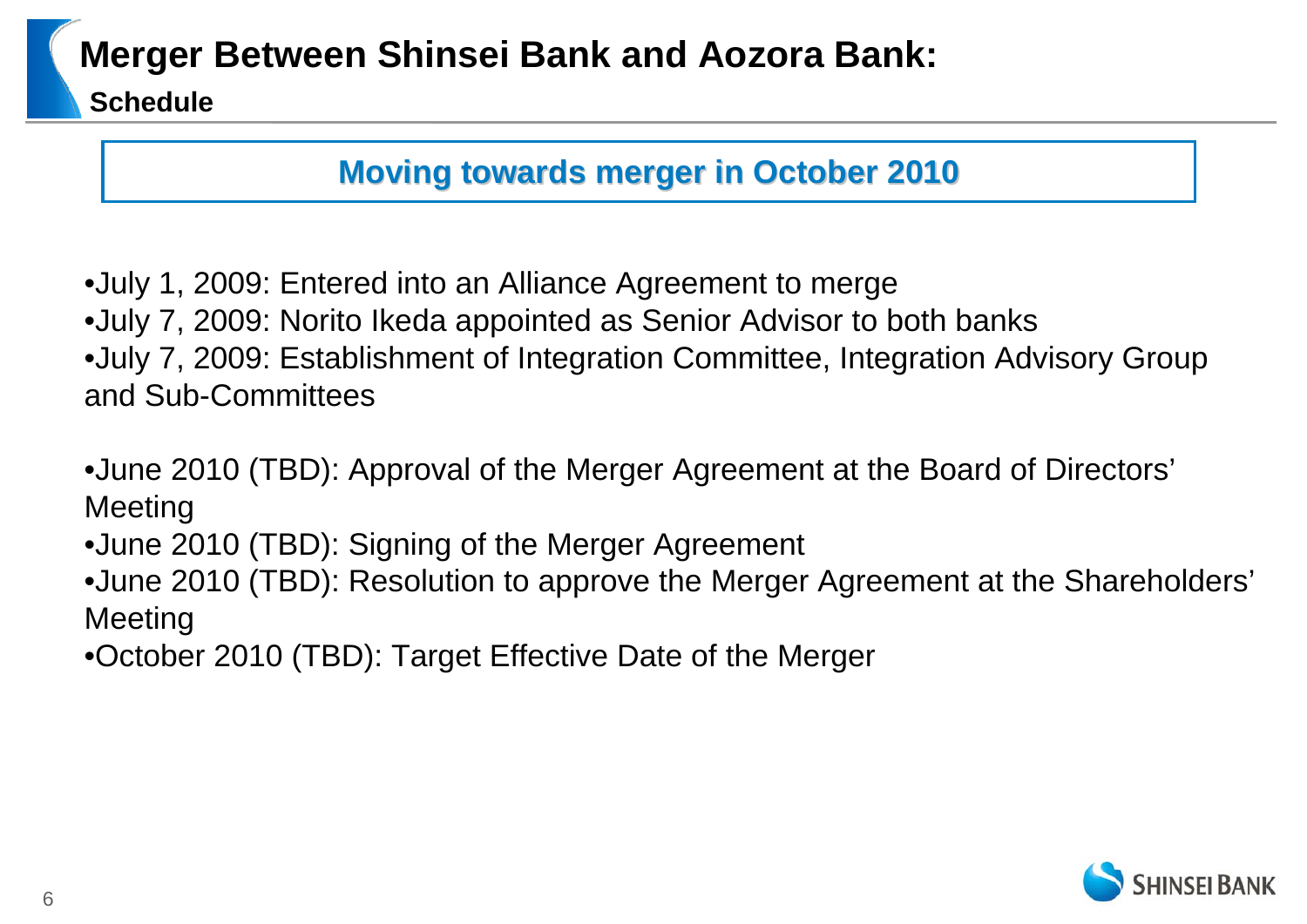# **Merger Between Shinsei Bank and Aozora Bank:**

**Strategy**

## **Focusing operations on Japan around the customer Focusing operations on Japan around the customer**

•**Asset finance (real estate, securitization and leasing)** •**Corporate reorganization** •**Corporate restructuring and finance**

•**SME lending and provision of risk capital to businesses** •**Collaboration with regional financial institutions and increase business with public sector**

•**Continue to expand retail banking business** •**Provide seamless products and services that include mortgage, card and consumer loans**

**Domestic Corporate Finance Individual Customers Alliances with Regional Financial Institutions**•**Support regional financial institutions**•**Proactively respond to the consolidation of the financial industry** •**Provide financial products to meet the investment and funding needs of regional financial institutions and their clients**

> **Solidify base to ensure stable earnings over medium- to long-term**

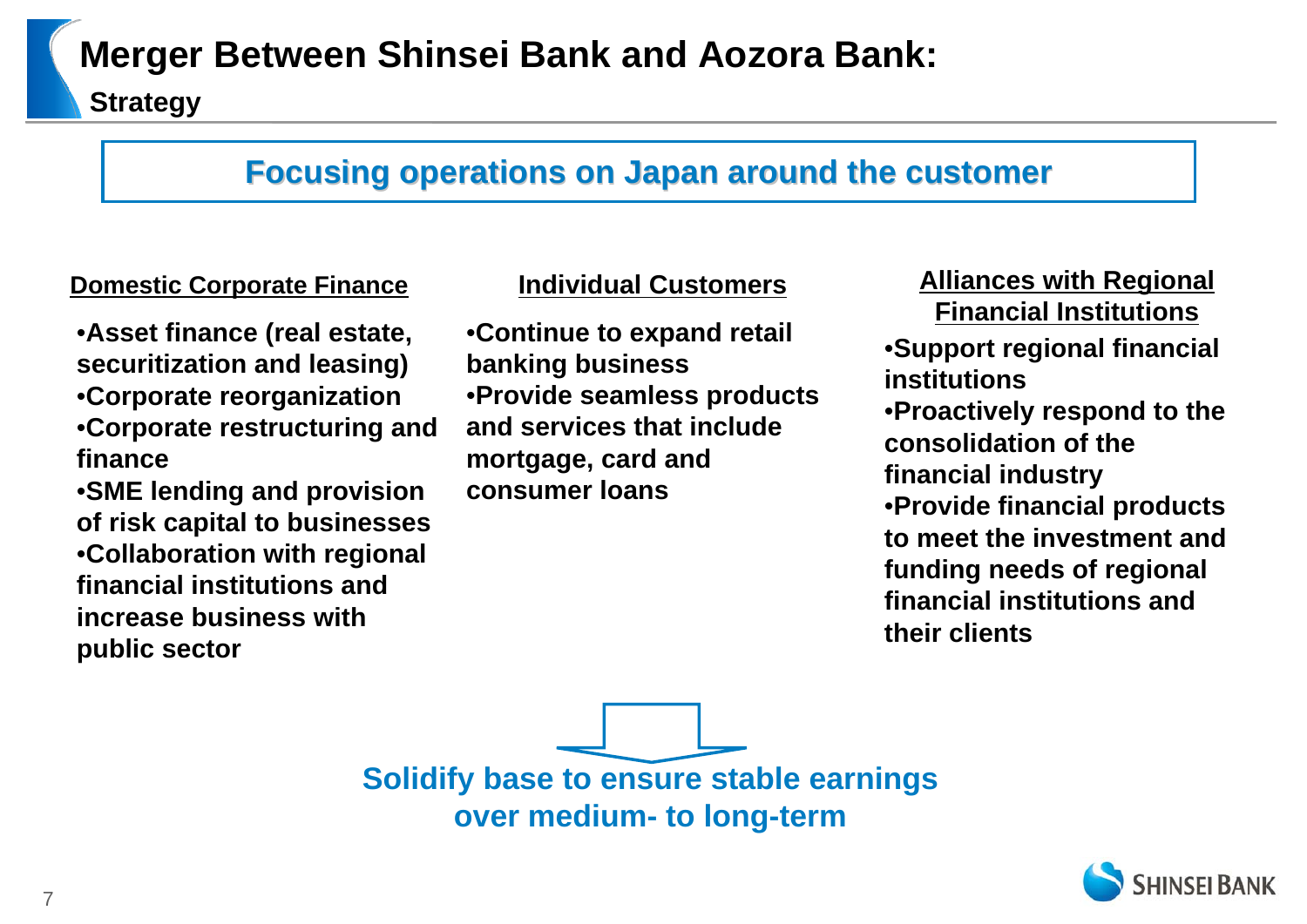#### **Overall: Results**

**Revenue increase driven by consolidation of Shinsei Financial, debt buybacks and selected asset sales** 



### **Highlights**

•**Large increase in revenues due mainly to the consolidation of Shinsei Financial and contribution from subordinated debt buybacks and sale of CLOs**

•**OBP up due mainly to higher revenues while lower normalized expenses as a result of business and organizational restructuring contributed**

•**OBP after net credit costs up due to higher revenues and positive impact of expense rationalization**

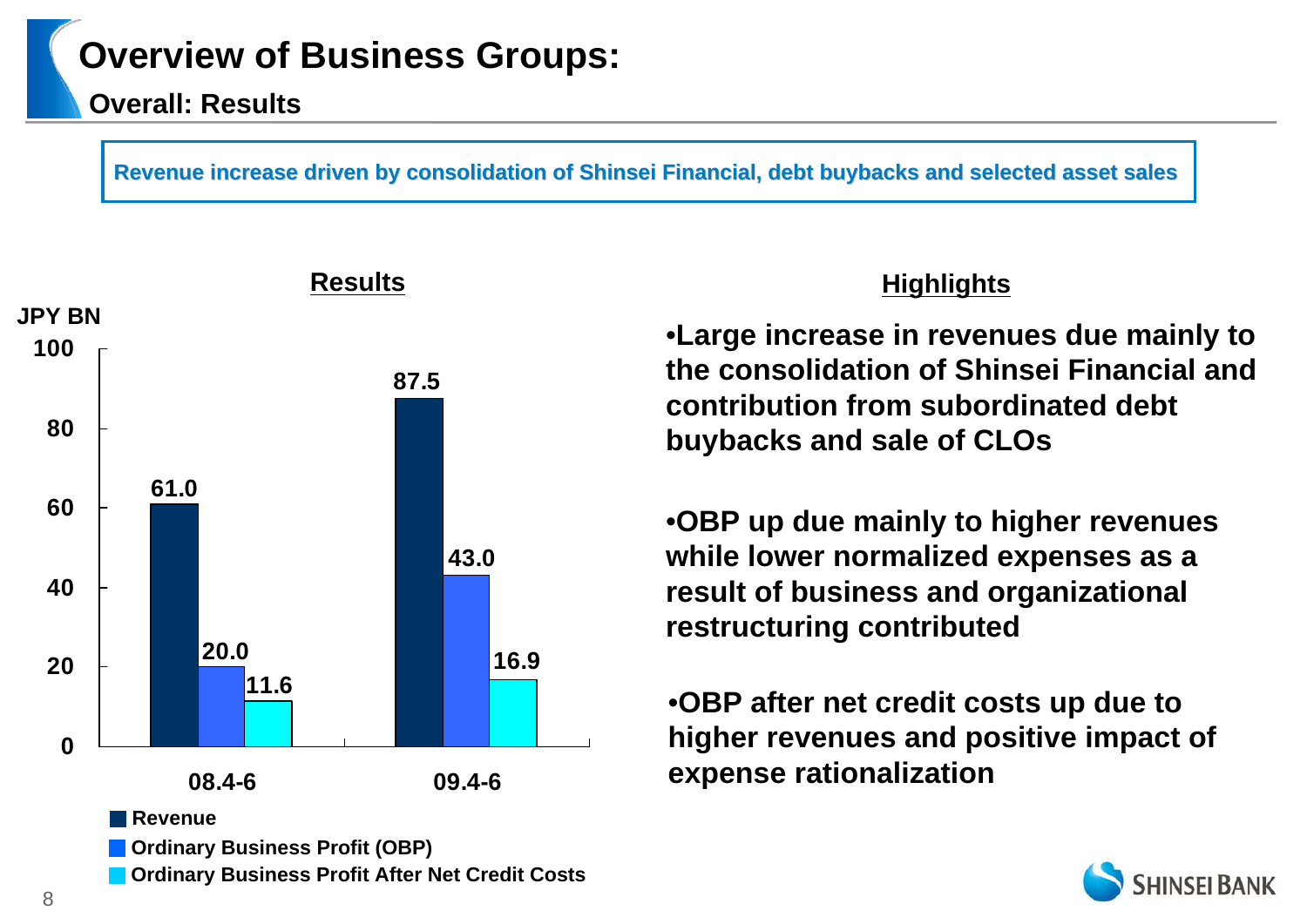**Institutional Group: Results**

# **Expenses down, but higher credit costs impacted earnings**

|             |                                       | <b>Results</b>                                         | <b>Highlights</b>                                                                                                                       |
|-------------|---------------------------------------|--------------------------------------------------------|-----------------------------------------------------------------------------------------------------------------------------------------|
| JPY BN      |                                       |                                                        |                                                                                                                                         |
| 100         |                                       |                                                        | .While gains on sale of CLOs were recorded,<br>losses on Jih Sun and mark-downs and                                                     |
| 80          |                                       |                                                        | <b>impairments on ABI/ABS and European</b><br>investments, and real estate principal                                                    |
| 60          |                                       |                                                        | investments led to lower revenues                                                                                                       |
| 40          |                                       |                                                        | • Achieved significantly lower expenses due to<br>business and organizational restructuring                                             |
| 20          | 22.6<br>5.8 6.5                       | 20.7<br>9.2<br>0.1                                     | •Higher credit costs including additional<br>reserves for overseas loans and real estate<br>non-recourse finance related loans impacted |
| $\mathbf 0$ | 08.4-6                                | 09.4-6                                                 | OBP after net credit costs while previous first<br>quarter recorded credit recoveries                                                   |
|             | <b>Revenue</b>                        |                                                        |                                                                                                                                         |
|             | <b>Ordinary Business Profit (OBP)</b> | <b>Ordinary Business Profit After Net Credit Costs</b> | <b>SHINSEI BANK</b>                                                                                                                     |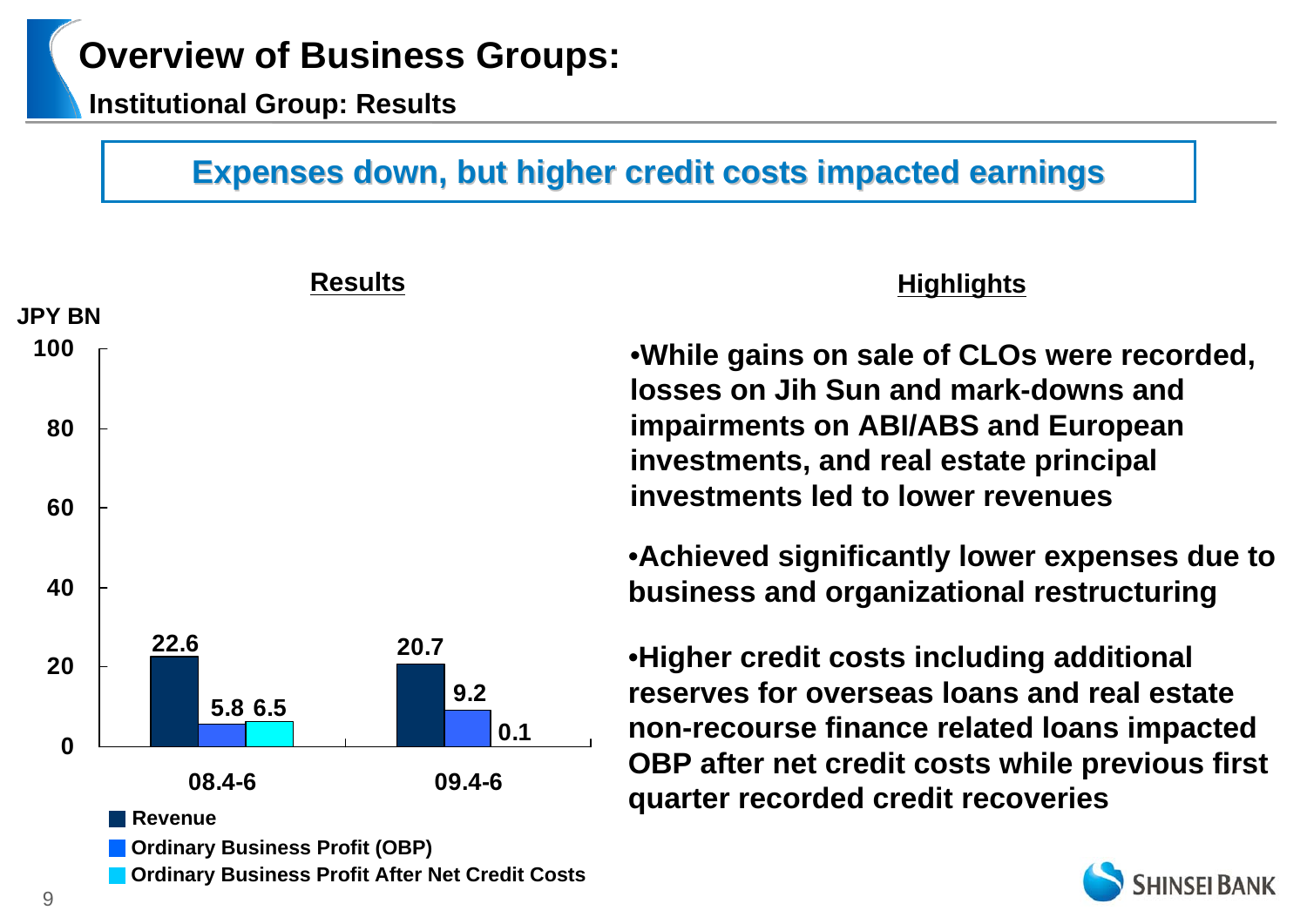**Institutional Group: Asset-Backed Securities and Investments (ABS & ABI)**



\*About 89% of foreign-currency denominated securitized products are rated AA or higher. Details on securitized products available on p. 35-36 of the 1Q FY2009 Financial Summary. \*\*The coverage ratio for risk monitored loans related to overseas asset backed investments was 84.1% at June 30, 2009.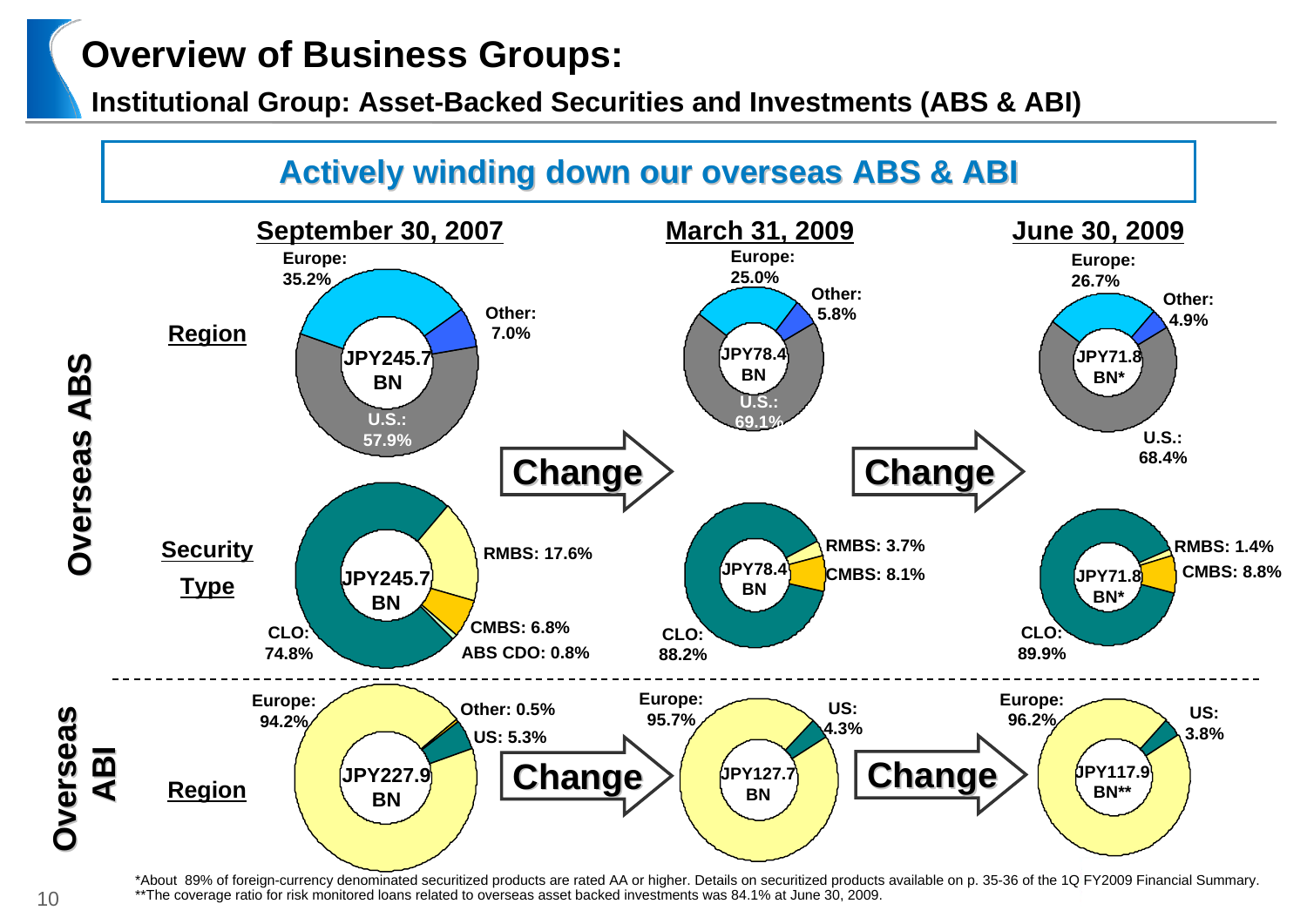**Institutional Group: Real Estate Non-Recourse Lending (NRL)**



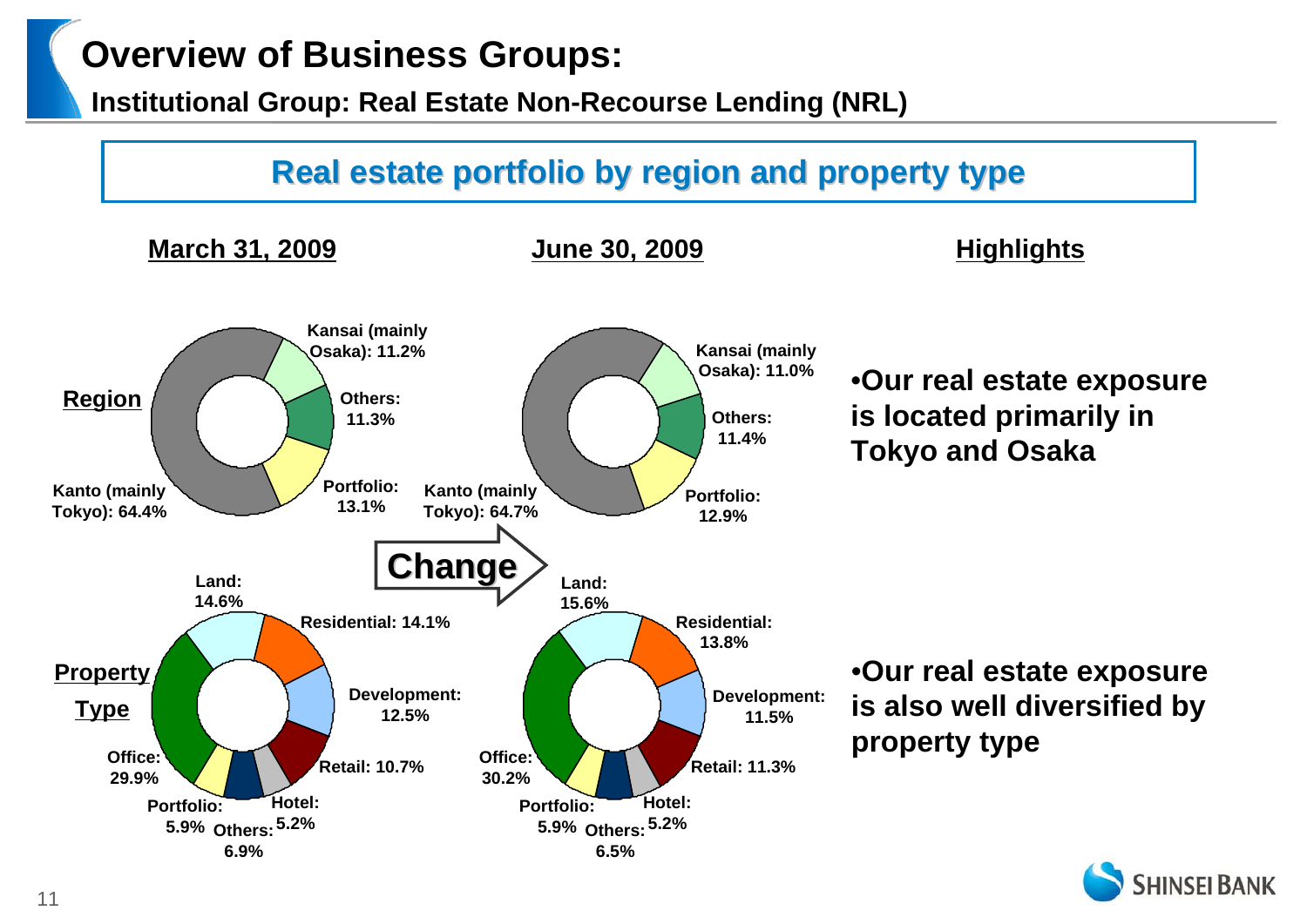**Individual Group: Results**

# **Shinsei Financial and Retail Banking make strong contribution**



### **Highlights**

•**Strong revenue growth due to consolidation of Shinsei Financial and improvement at Retail Banking**

•**Expenses up due to consolidation of Shinsei Financial while expenses down at other subsidiaries, but OBP increased due to higher revenues**

•**Steady growth of OBP after net credit costs, despite higher credit costs, due to consolidation of Shinsei Financial and stronger Retail Banking operations**

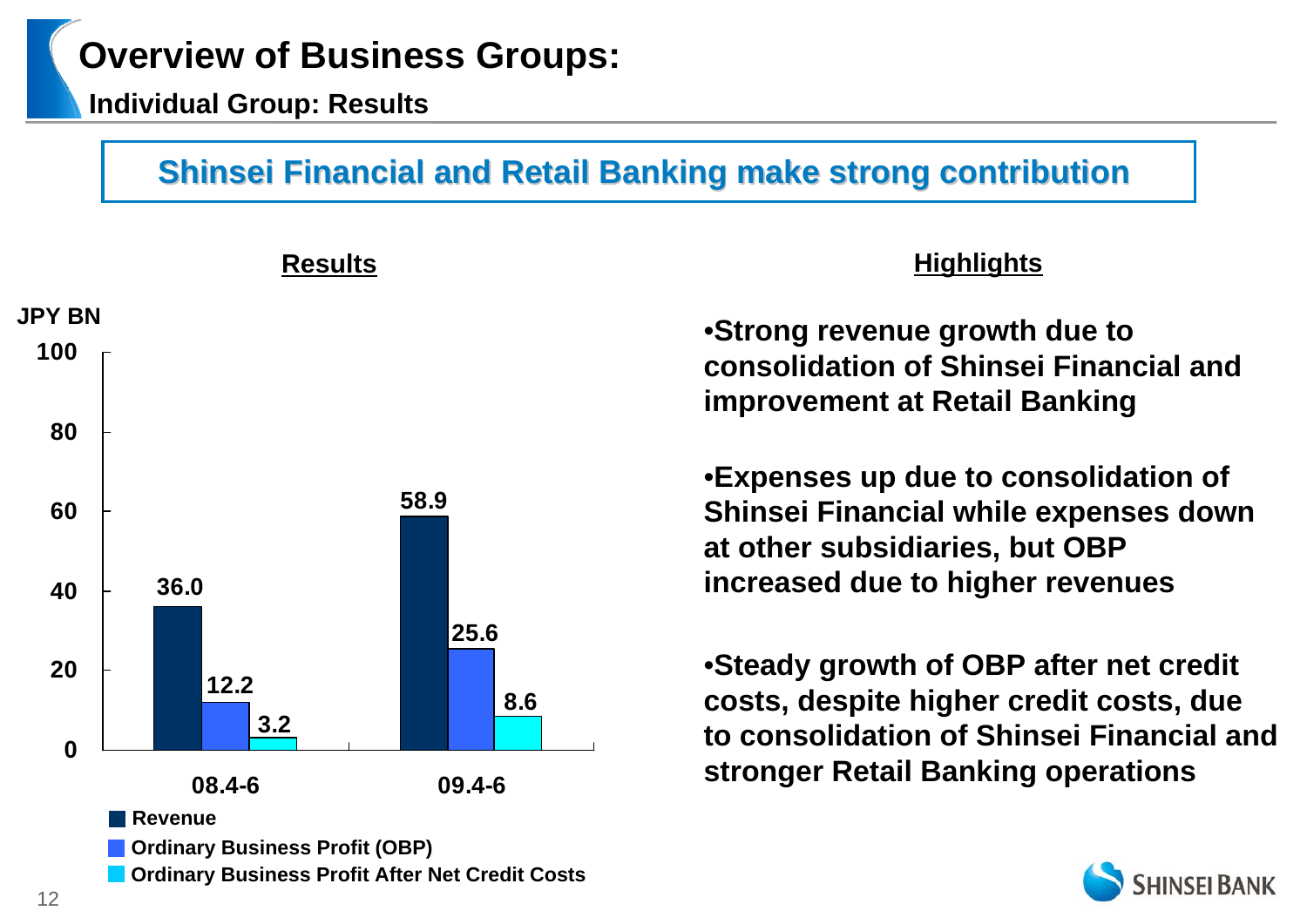## **Individual Group: Grey Zone Update**

# **Grey zone trend remains uncertain, but GE indemnity in force**

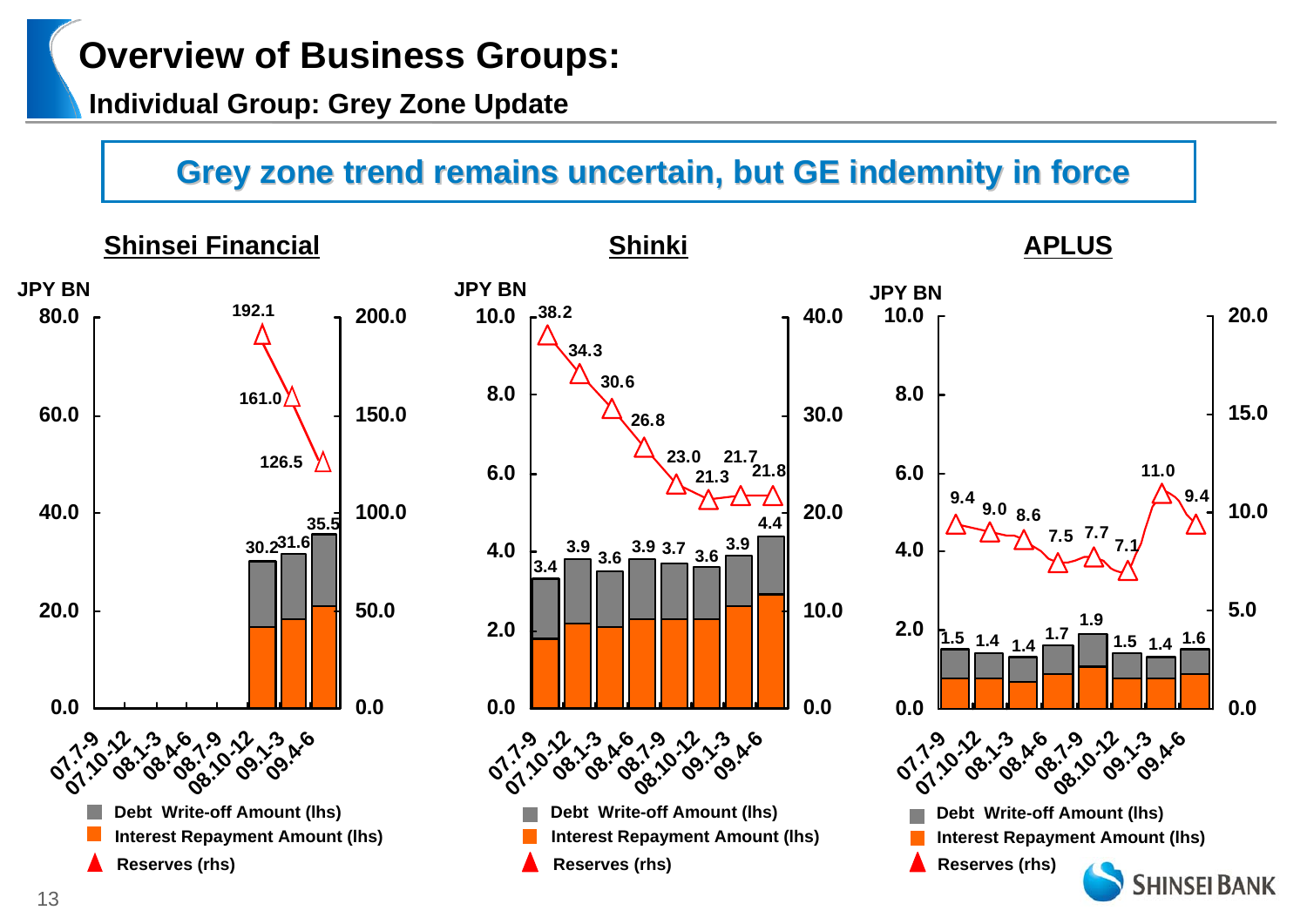**Corporate/Other: Results**

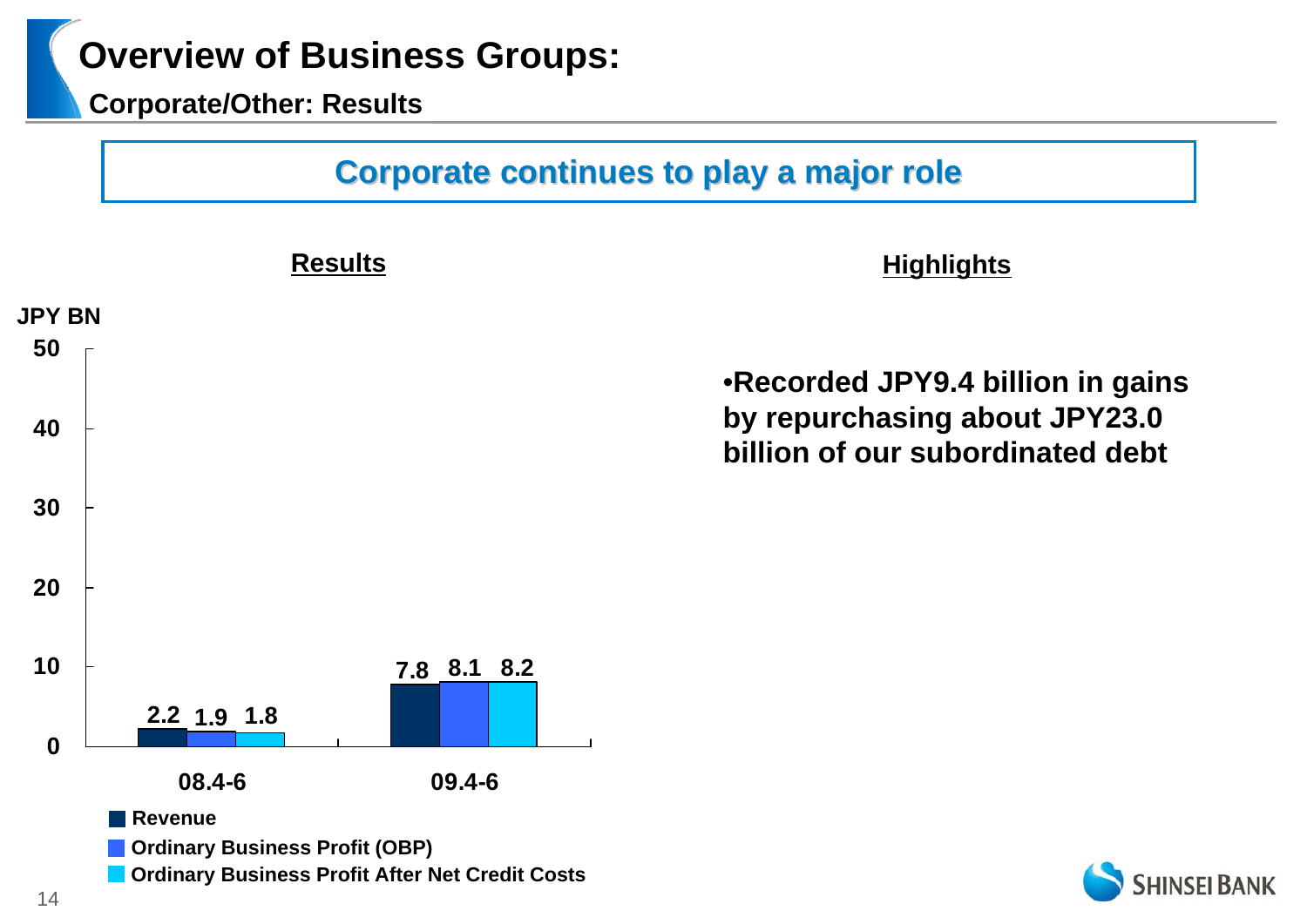# **Working towards goal to fund all core assets internally Working towards goal to fund all core assets internally**

### **Overall Funding Composition Highlights**

| <b>JPY BN</b>                                                                 | 08.3    | 09.3    | 09.6    |
|-------------------------------------------------------------------------------|---------|---------|---------|
| <b>Total Customer Based</b><br>Funding                                        | 6,469.0 | 6,947.6 | 7,616.1 |
| <b>Institutional Deposits</b>                                                 | 1,872.5 | 1,249.0 | 1,337.8 |
| <b>Institutional Debentures</b>                                               | 320.2   | 367.4   | 319.7   |
| <b>Retail Deposits</b>                                                        | 3,934.1 | 5,023.0 | 5,656.7 |
| <b>Retail Debentures</b>                                                      | 342.2   | 308.1   | 301.8   |
| <b>Call Money</b>                                                             | 632.1   | 281.5   | 155.5   |
| Payable under Repurchase<br>Agreements                                        |         | 53.8    | 60.9    |
| <b>Collateral Related</b><br><b>Securities Lending</b><br><b>Transactions</b> | 148.4   | 569.5   | 598.8   |
| <b>Commercial Paper</b>                                                       |         | 0.1     | 0.0     |
| <b>Borrowed Money</b>                                                         | 1,127.2 | 1,012.3 | 879.5   |
| <b>Corporate Bonds</b>                                                        | 499.8   | 277.9   | 259.9   |
| Total                                                                         | 8,876.5 | 9,142.7 | 9,570.7 |

•**Strong liquidity position with about JPY 1.9 trillion of cash, cash equivalents and liquidity reserves on hand in June 2009 accounting for about 15% of our balance sheet**

•**Customer based funding, centered on retail deposits, accounts for about 80% of overall funding**

•**Goal is to ultimately have ability to fund all core assets internally through retail deposits, core institutional deposits and capital**

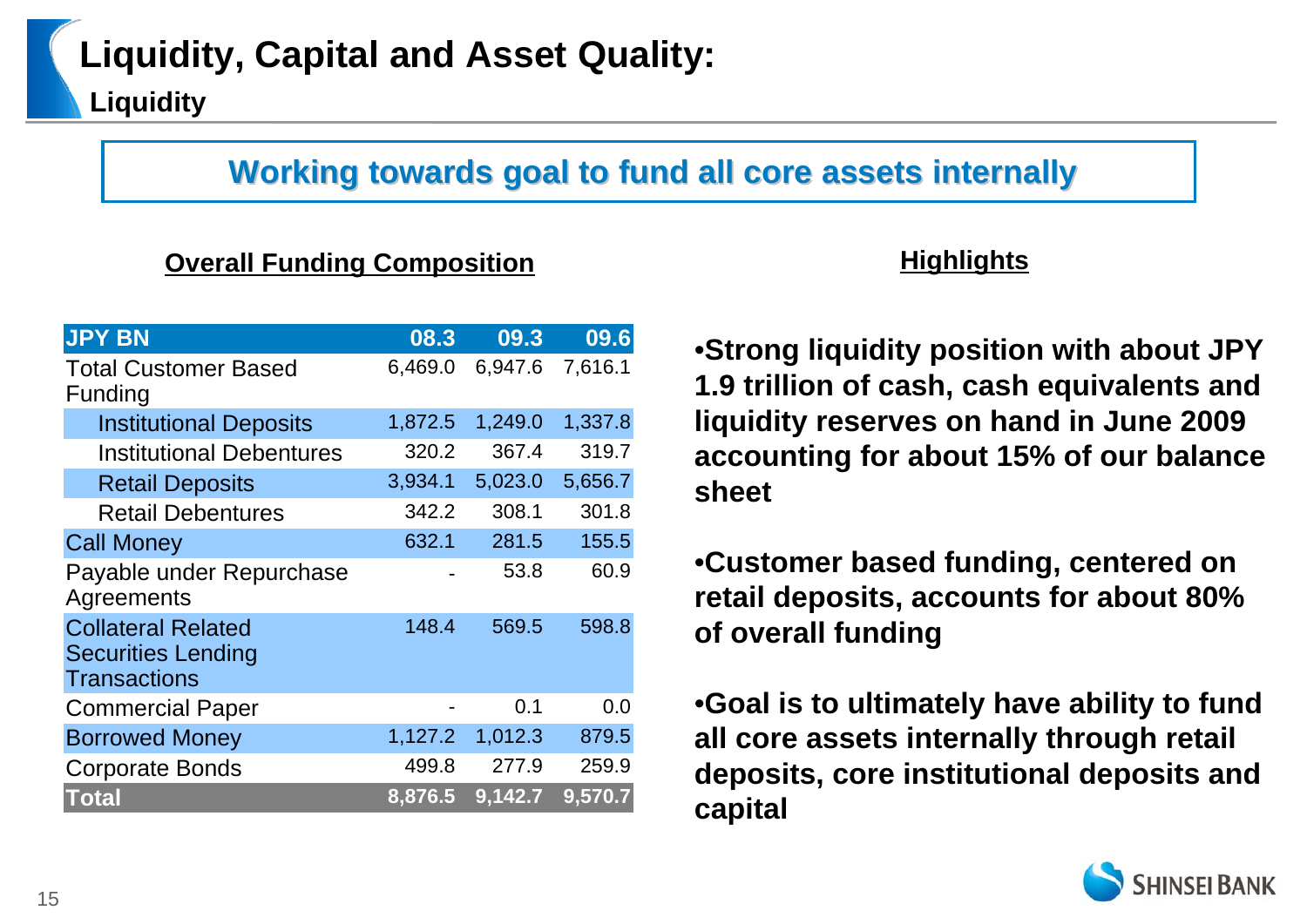# **Strong rebound in capital ratios while reducing risk assets**

#### **Capital Adequacy Data** *Capital Adequacy Data*

| <b>JPY BN</b>                              | 08.3    | 09.3    | 09.6    |
|--------------------------------------------|---------|---------|---------|
| Basic Items (Tier I)                       | 679.7   | 580.0   | 581.3   |
| <b>Supplementary Items</b><br>(Tier II)    | 530.2   | 327.3   | 310.5   |
| Deduction                                  | (128.0) | (103.9) | (102.4) |
| <b>Total Capital</b>                       | 1,081.9 | 803.4   | 789.4   |
| <b>Risk Assets</b>                         | 9,212.5 | 9,621.0 | 8,491.2 |
| <b>Total Capital Adequacy</b><br>Ratio*    | 11.74%  | 8.35%   | 9.29%   |
| <b>Tier I Capital Ratio**</b>              | 7.37%   | 6.02%   | 6.84%   |
| <b>Core Tier I Capital</b><br>Ratio***     | 5.52%   | 4.03%   | 4.58%   |
| <b>Tangible Common Equity</b><br>Ratio**** | 4.28%   | 3.00%   | 3.22%   |

•**Recorded JPY 9.4 billion in gains by repurchasing subordinated debt**

•**All capital ratios were stronger due mainly to a significant reduction in risk assets and the TCE ratio was up due to an improvement in other comprehensive income or OCI**

\*Total Capital Adequacy Ratio = Total Capital/Risk Weighted Assets

\*\*Tier I Capital Ratio = Basic Items (Tier I)/Risk Weighted Assets

\*\*\*Core Tier I Capital Ratio = (Tier I Capital – Preferred Securities – Preferred Stock – DTA (Net))/Risk Weighted Assets

\*\*\*\*Tangible Common Equity (TCE) Ratio = (Net Assets – Preferred Stock – Intangible Assets – Minority Interests)/ Total Assets (excluding Intangible Assets)

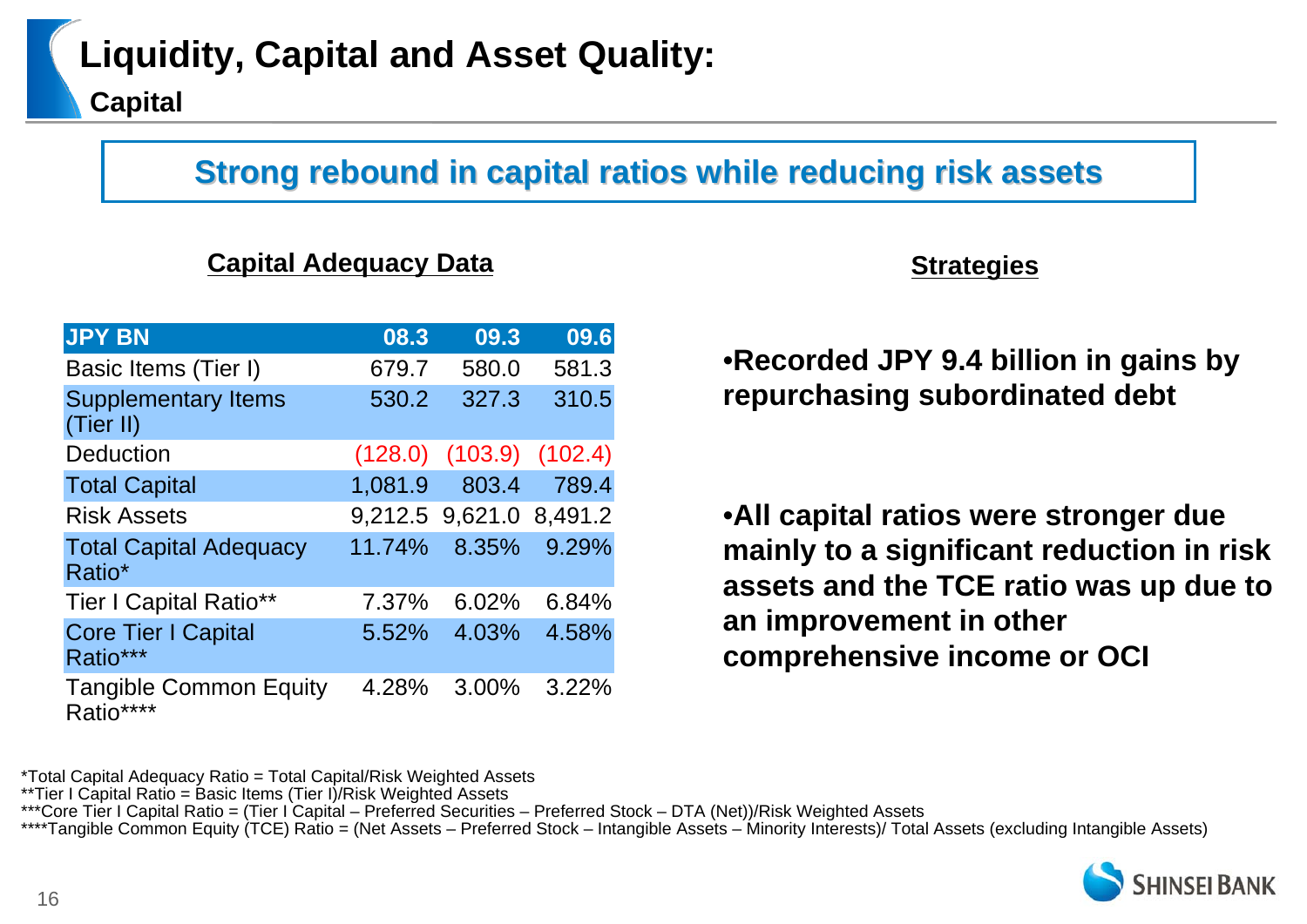# **Liquidity, Capital and Asset Quality:**

**Asset Quality**

# **Emphasis on prudent lending to avoid over-concentration risk**

### **Risk Monitored Loans**



**NPL Ratio**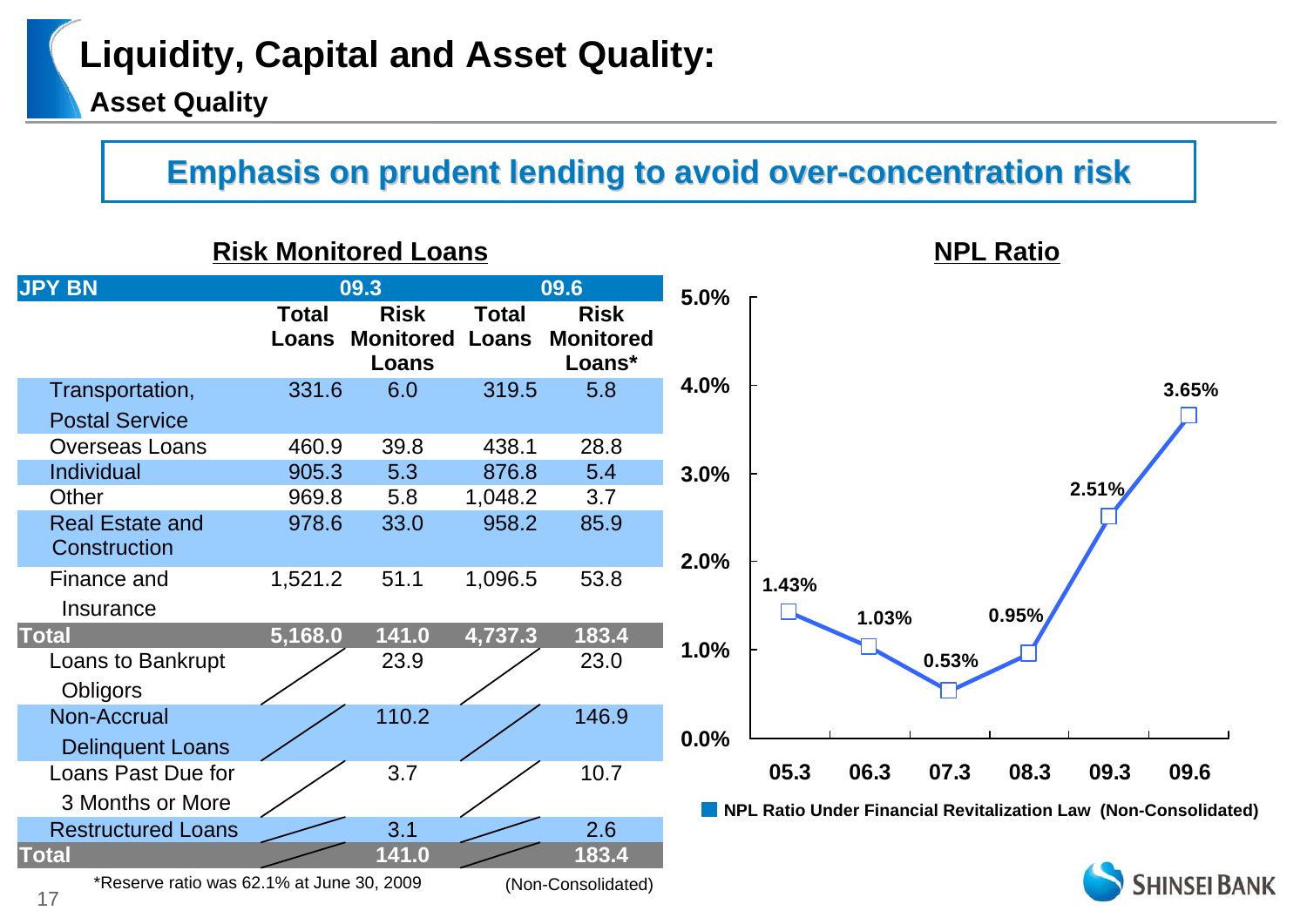# **FY2009 Forecast:**

## **Consolidated Results**

# **Focus on core businesses in Japan while rationalizing expenses Focus on core businesses in Japan while rationalizing expenses**

## **Macroeconomic Environment**

Expect recessionary environment to continue to impact both corporate and retail customers in fiscal year 2009 with glimpses of recovery expected from the second half

## **Institutional Group**

Expect substantial improvement compared to fiscal year 2008 while achieving further reductions in expenses, but most business lines will remain challenged as we work to finish restructuring of operations in fiscal year 2009

## **Individual Group**

Expect retail banking to increase profitability and steady contribution of overall consumer finance operations that are being reorganized to better leverage synergies



**1**

**2**

**3**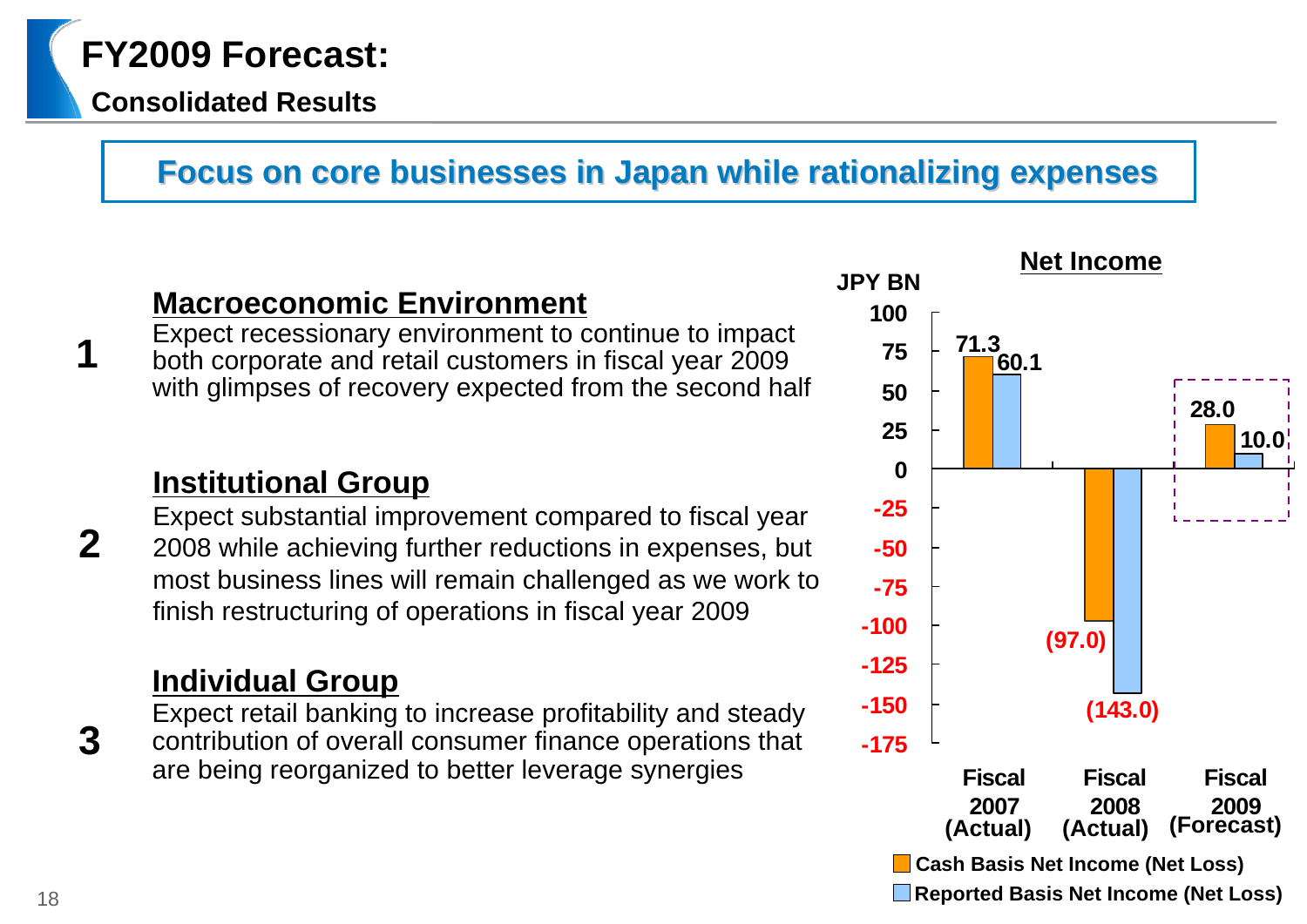# **FY2009 Forecast:**

## **Non-Consolidated Results**

# **Focus on core businesses in Japan while rationalizing expenses Focus on core businesses in Japan while rationalizing expenses**

# **Variance with Consolidated Results**

Non-consolidated results do not include the contribution from consolidated subsidiaries

# **Institutional Group**

Expect substantial improvement compared to fiscal year 2008 while achieving further reductions in expenses, but most business lines will remain challenged as we work to finish restructuring of operations in fiscal year 2009

# **Individual Group**

**3(157.0)** Expect retail banking to increase profitability



**1**

**2**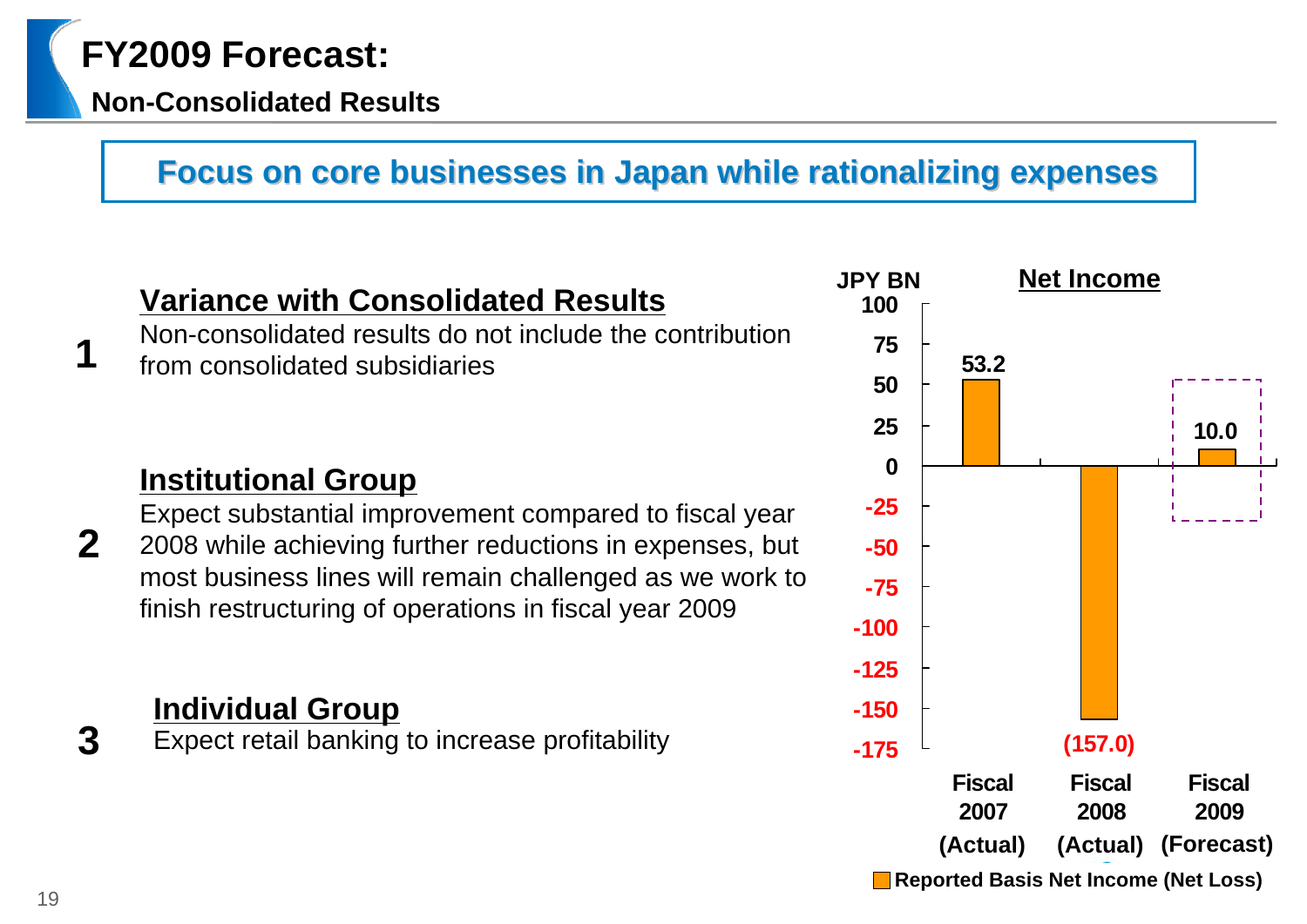

## **Consolidated Results Overview**

•Revenues and NIM up, normalized expenses and expense-to-revenue ratio down, but credit costs up and no other gains

•Shinsei Financial and Retail Banking contributed with CLO sale positive news

•Corporate/Other contributes through subordinated debt buyback

## **Liquidity, Capital and Asset Quality**

•Strong liquidity position with deposits at JPY7 trillion and JPY1.9 trillion of cash, cash equivalents and liquidity reserves

•Improved capital ratios overall

•NPLs increased for domestic real estate, but improved overseas; emphasize prudent risk management

## **FY2009 Forecast**

•Forecast FY2009 consolidated cash basis net income of JPY28.0 BN (consolidated reported basis net income of JPY10.0 BN) and non-consolidated net income of JPY10.0 BN •Expect substantially better performance in Institutional Group as we complete restructuring •Expect steady results in Individual Group with further improvement in retail banking and contribution from Shinsei Financial

## **Merger Between Shinsei Bank and Aozora Bank**

•Improved organization stability as sixth largest bank at March 2009 with robust capital/enhanced funding •Superior financial knowledge and expertise, coupled with innovative systems and IT

•Neutral and independent and neither mega- nor regional bank

•Long-term perspective with shared history equipped with strong credit assessment ability

•Widely recognized brand, demonstrated by top-ranked customer satisfaction levels

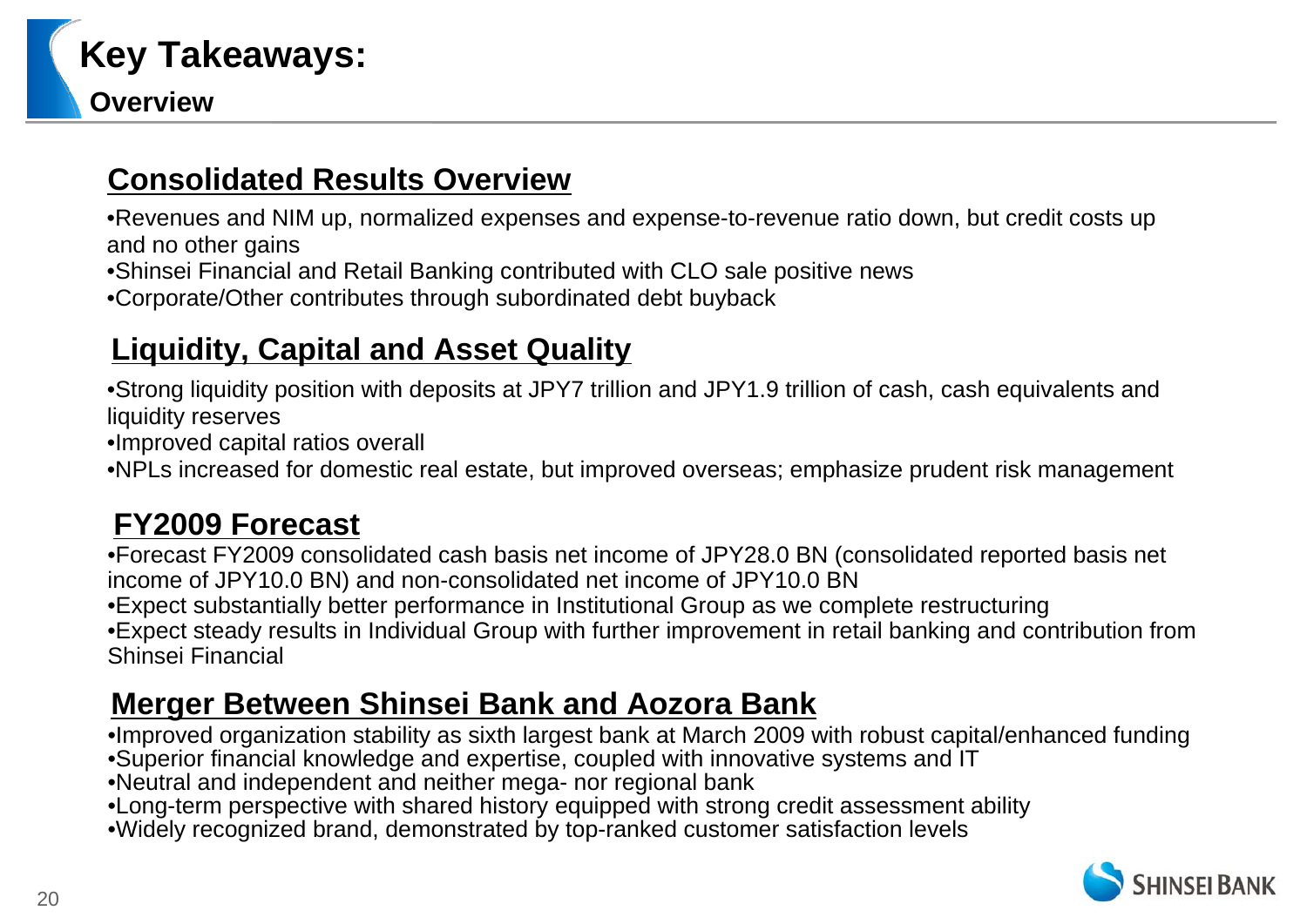# **Contact Information for Shinsei Bank**

**Shinsei Bank, Limited** 

Group Investor Relations & Corporate Communications Division

2-1-8 Uchisaiwai-cho,

Chiyoda-ku, Tokyo 100-8501, Japan

Tel: +81-3-5511-8303

Fax: +81-3-4560-1706

Raymond Spencer: GM and Chief IR & PR Officer

Raymond.Spencer@shinseibank.com

Yasuhiro Fujiki: Deputy GM

Yasuhiro.Fujiki@shinseibank.com

Hiroshi Ishii: Deputy GM

Hiroshi.Ishii02@shinseibank.com

Yui Takamatsu: Deputy GM

Yui.Takamatsu@shinseibank.com